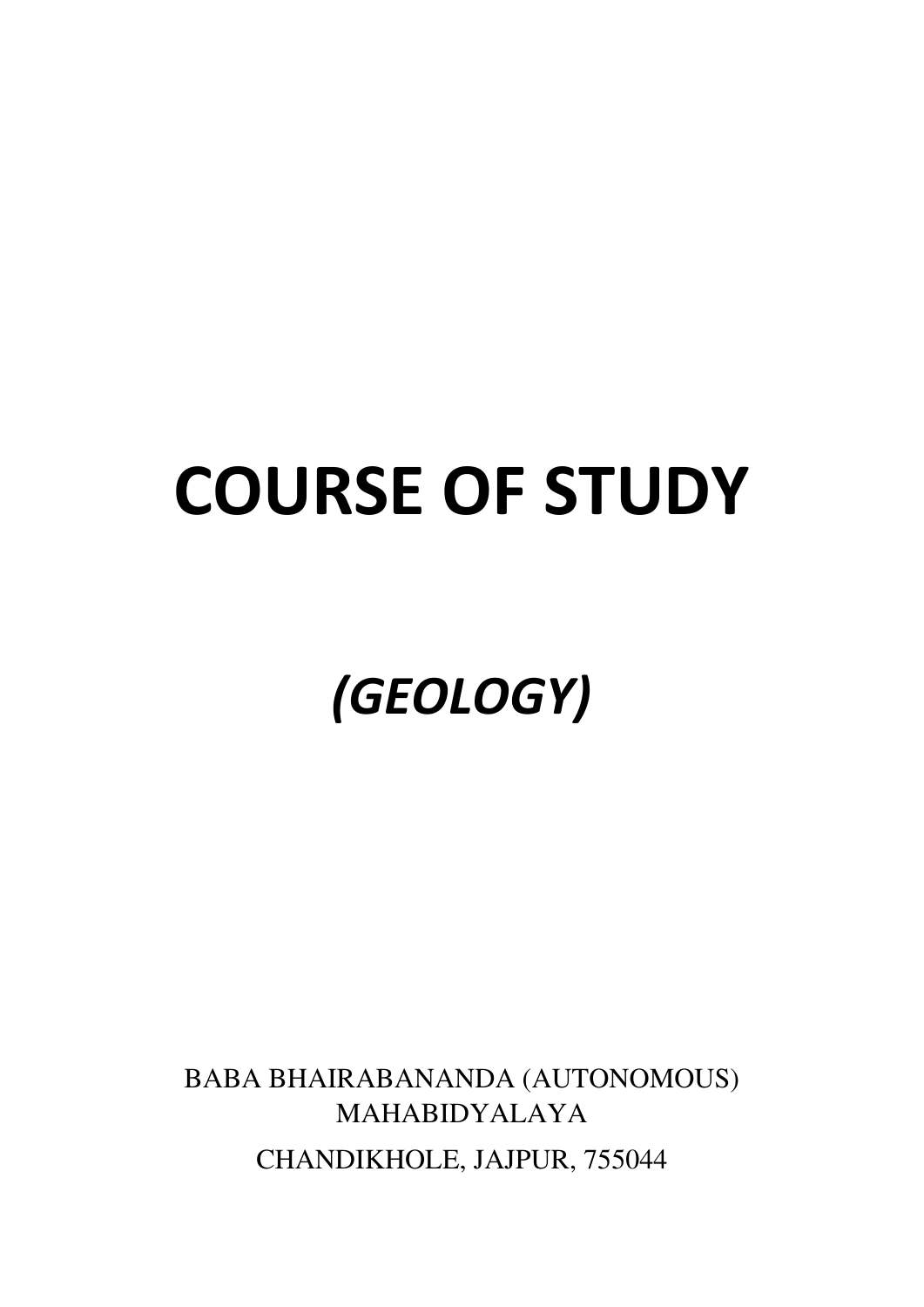## **GEOLOGY (HONOURS)**



## **C: 1-GEOLOGY-I**

**(Credit: 6, Theory: 4, Practical: 2) Theory: 70 Marks, Practical: 30 Marks Theory: 40 Classes (1hr duration)** 

## **CCG: 1**

#### **UNIT- I: General geology-A**

Geology - its perspective, scope and subdivisions; Earth in the Solar system; Origin of the Earth, Seismology and internal structure of the earth; Radioactivity and age of the earth.

#### **UNIT-II: General geology-B**

Volcanoes: Types, products and distribution. Earthquakes - intensity, causes and distribution.

#### **UNIT-III: Geomorphology-A**

Weathering and Erosion, Mass wasting; Geological works of rivers, glaciers, and landforms produced by them.

#### **UNIT-IV: Geomorphology-B**

Geological works of wind, underground water and oceans and landforms produced by them.

#### **UNIT-V: Quaternary Geology**

Scope, climate change, eustatic movement and other geological phenomena during Quaternary; Landforms and deposits with special reference to India; Neotectonics; Glaciation and its causes; Sea-level change during Quaternary.

#### **PRACTICAL**

Study of geomorphic forms. Study of contour patterns and drawing of profiles. Laboratory records and viva voce.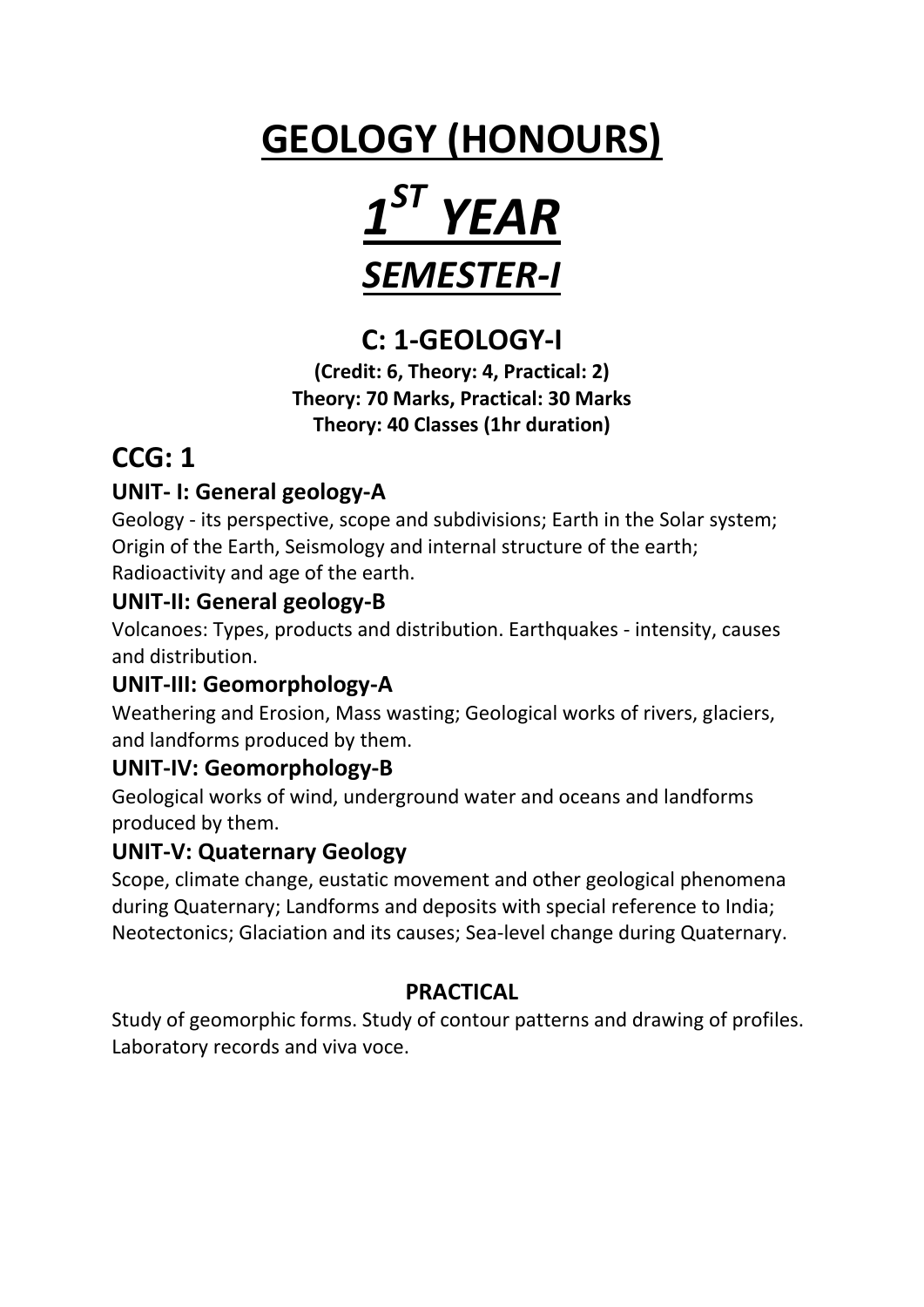## **C: 2-GEOLOGY-II**

#### **(Credit: 6, Theory: 4, Practical: 2) Theory: 70 Marks, Practical: 30 Marks Theory: 40 Classes (1 hr. duration)**

## **CCG: 2**

#### **UNIT-I: Geotectonics-A**

Tectonic movements Epeiorogeny and orogeny; Isostasy concept and theories; Geosynclines; Mountain building theories.

#### **UNIT-II: Geotectonics-B**

Plate tectonics concept and types of plate margins; Continental drift evidences and causes; Sea-floorspreading; Mid-oceanic ridge; Island arc.

#### **UNIT-III: Photogeology**

Principles of aerial photography; Scale, photo-elements and interpretation. Application of aerial photography in mineral exploration, ground water exploration and geomorphology.

#### **UNIT-IV: Remote Sensing**

Principles of remote sensing, Electromagnetic radiation, Scale, Sensors; Platforms, Photo mosaic and FCC. Application of remote sensing in mineral exploration, ground water exploration and geo- morphology.

#### **UNIT-V: Marine Geology**

Relief of ocean floor; Marine sediments and their classification; Marine resources; Submarine canyons, Sea mounts and guyots; Coral reef.

#### **PRACTICAL**

Study of aerial photographs and uses of stereoscopes. Laboratory records and viva voce.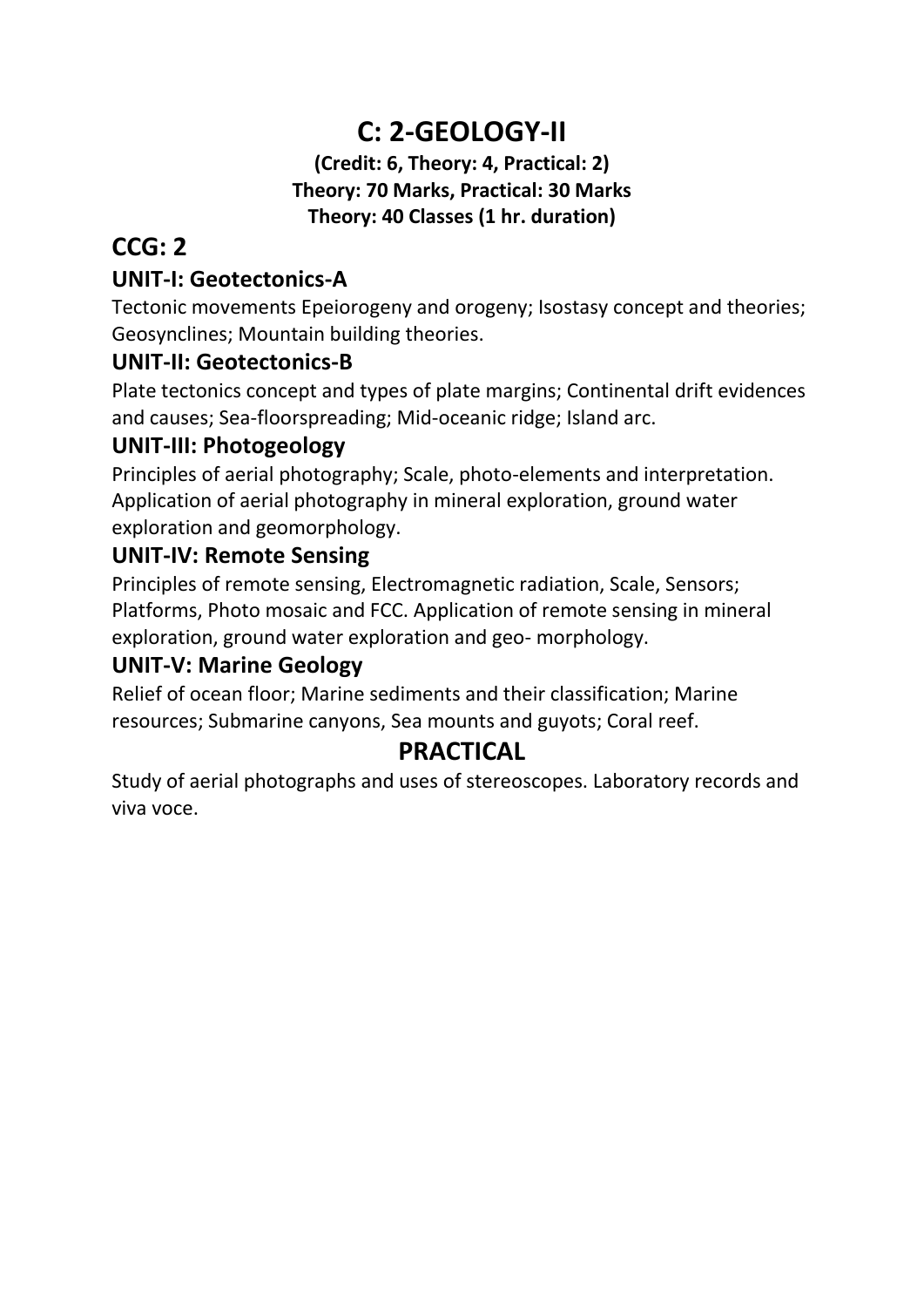## *SEMESTER-II*

## **C: 3-GEOLOGY-III**

**(Credit: 6, Theory: 4, Practical: 2) Theory: 70 Marks, Practical: 30 Marks Theory: 40 Classes (1 hr. duration)** 

## **CCG:3**

#### **UNIT-I: Crystallography-A**

Crystalline and non-crystalline substances, Crystals - definition, characteristics, intercepts, parameters, indices and forms. Symmetry elements and classification of crystals in to seven systems.

International Symbol; Holohedrism, hemihedrism hemimorphism and enantiomorphism. Study ofaxial relationship, symmetry elements and forms present in 4/m 2/m, 3m, 2/m, 4/m2/m2/m and 2/m classes.

#### **UNIT-II: Crystallography-B**

Study of axial relationship, symmetry elements and forms present in 6/m2/m2/m, 622, 2/m, 3m, 32, 2/m2/m2/m, 2/m and classes. Twinning, Fundamentals of stereographic projection of crystals. Zone and zonal laws.

#### **UNIT-III: Mineralogy-A**

Scope of mineralogy; chemical bonding and compound formation. Definition and classification of minerals. Physical properties of minerals, Silicate structure and its classification.

## **UNIT-IV: Mineralogy-B**

Study of atomic structure, chemistry, physical, optical properties and uses of minerals of Olivine, Feldspar, Pyroxene, Amphibole, Garnet, Feldspathoids and Mica groups.

#### **UNIT-V: Mineralogy-C**

Isomorphism, polymorphism and pseudomorphism; Chemical composition, physical and optical properties of important rock forming minerals.

#### **PRACTICAL**

Study and identification of crystal models as mentioned in theory. Megascopic identification of rock forming minerals, Laboratory records and viva voce.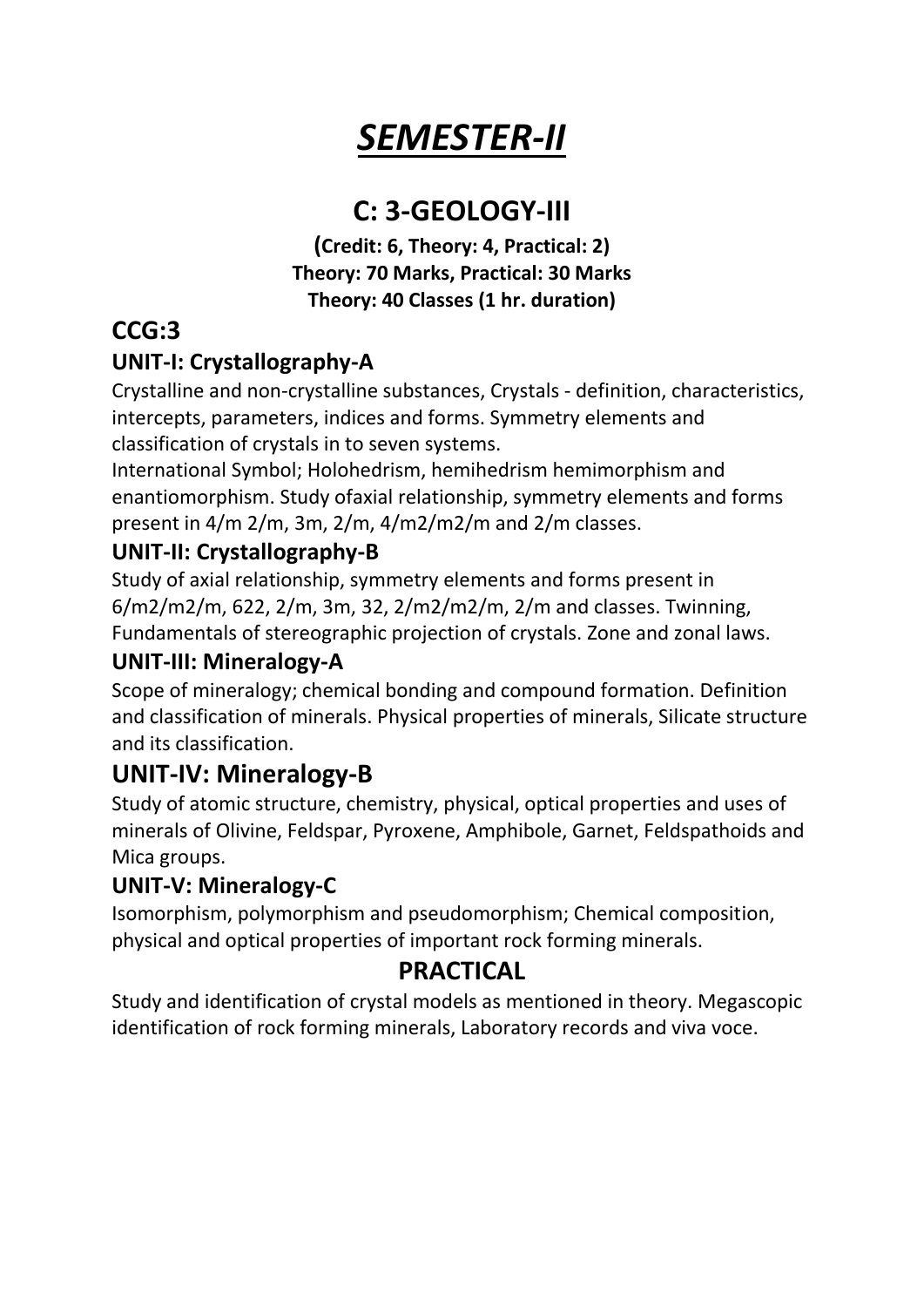## **C: 4-GEOLOGY-IV**

#### **(Credit: 6, Theory: 4, Practical: 2) Theory: 70 Marks, Practical: 30 Marks Theory: 40 Classes (1 hr. duration)**

### **CCG: 4**

#### **UNIT-I: Mineral Optics-A**

Nature of light rays and their propagation, internal reflection, double refraction, interference and polarization. Nicol Prism and polaroids. Petrological microscope - parts and their functions.

#### **UNIT-II: Mineral Optics-B**

Preparation of thin section of minerals and rocks. Behaviour of light in thin section and production of interference colours. Order of interference colour and Twinkling. Optic axis, Uniaxial and biaxial minerals.

#### **UNIT-III: Mineral Optics-C**

Isotropsim and anisotropism,. Extinction and extinction angle. Pleochroism, pleochroic scheme,Birefringence; Outline of study of optical characters of minerals in thin sections.

#### **UNIT-IV: Geochemistry-A**

Cosmic abundance of elements; composition of planets and meteorites. Structure and composition of earth.

#### **UNIT-V: Geochemistry-B**

Geochemical classification of elements, Primary geochemical differentiation; Atomic substitution and solid solution.

#### **PRACTICAL**

Microscopic identification of rock forming minerals; Measurement of extinction angle; sign of elongation and order of interference colour. Laboratory records and viva voce.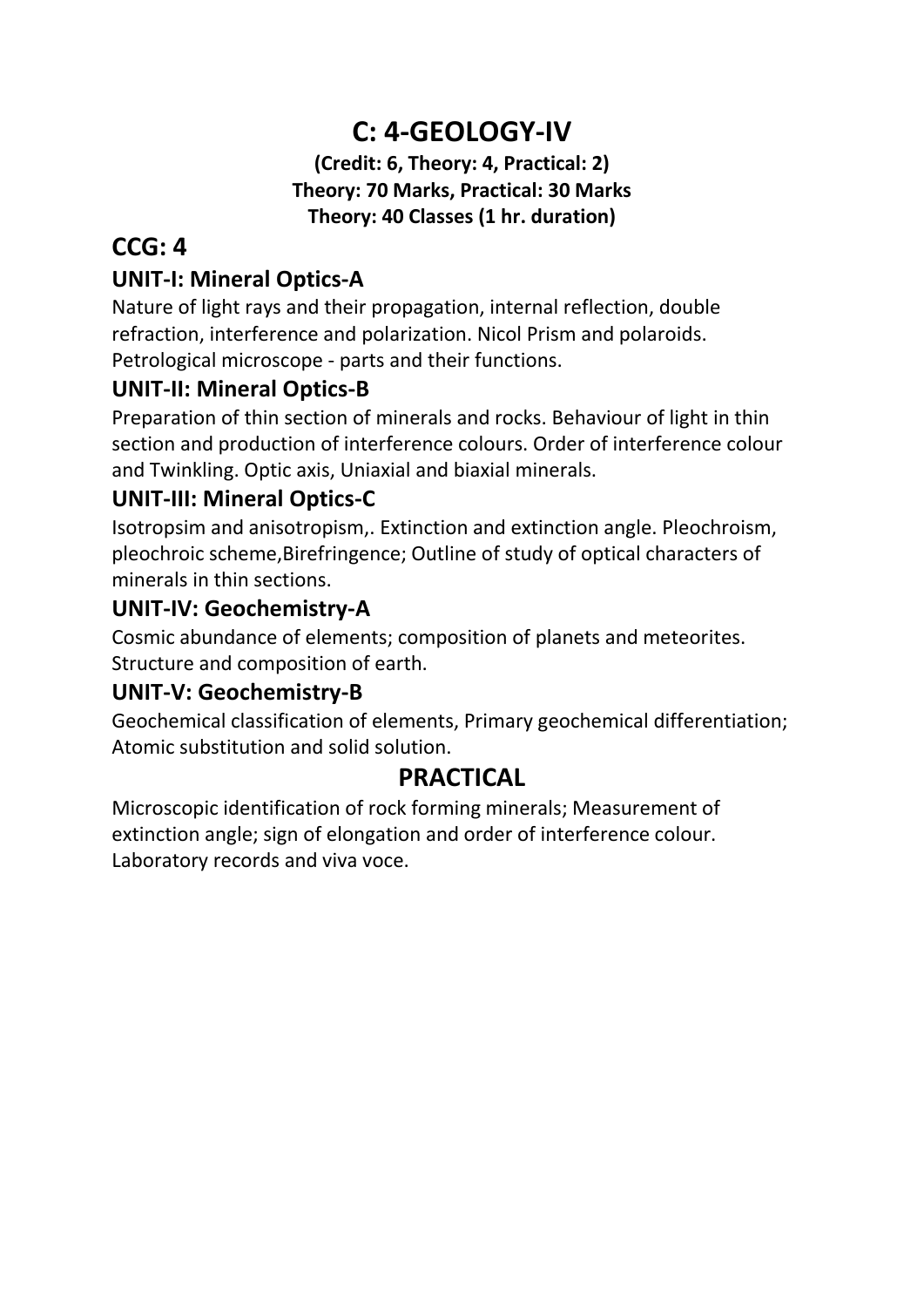

## **C: 5-GEOLOGY-V**

**(Credit: 6, Theory: 4, Practical: 2) Theory: 70 Marks, Practical: 30 Marks Theory: 40 Classes (1 hr. duration)** 

## **CCG: 5**

#### **UNIT-I: Igneous Petrology-A**

Magma and its characteristics; Crystallization behaviour of unicomponent magma; bicomponent magma showing solid solution and eutectic relationships, Introduction to Di-Ab-An ternary system.

#### **UNIT-II: Igneous Petrology-B**

Introduction, Forms, Texture, Mega- and micro-structures of igneous rocks.

#### **UNIT-III: Igneous Petrology-C**

Bowens reaction series and its implications. Differentiation of magma and diversity of igneous rocks.

#### **UNIT-IV: Igneous Petrology-D**

Classification of igneous rocks. Preliminary idea on assimilation processes.

#### **UNIT-V: Igneous Petrology-E**

Petrographic notes on Basalt, Dolerite, Gabbro, Granite, Pegmatite, Syenite, Dunite, Diorite, Peridotite, Carbonatite, Anorthosite and Kimberlite and their occurrences in India.

## **PRACTICAL**

Megascopic and microscopic identification of igneous rocks. Laboratory records and viva voce.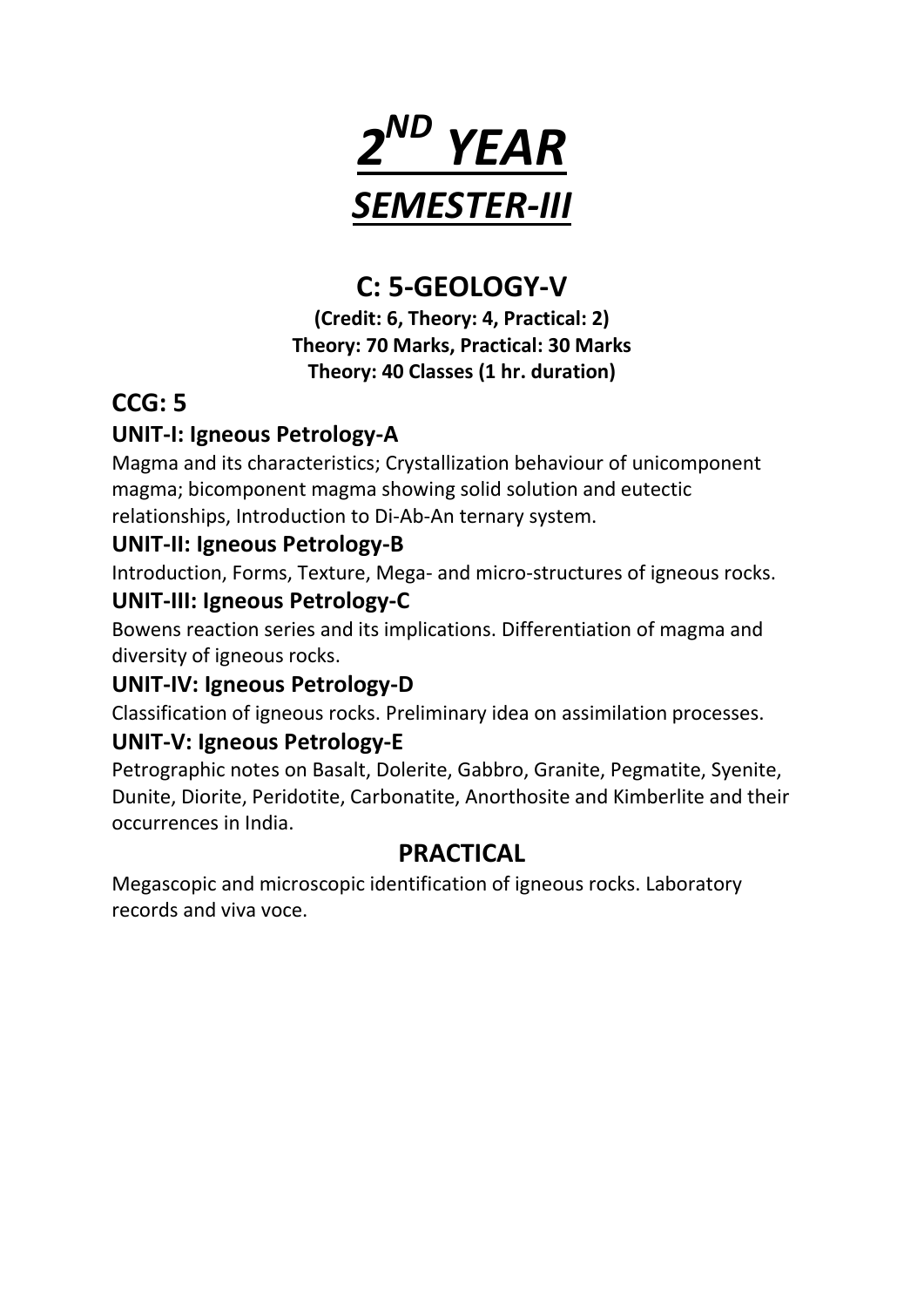## **C: 6-GEOLOGY-VI**

#### **(Credit: 6, Theory: 4, Practical: 2) Theory: 70 Marks, Practical: 30 Marks Theory: 40 Classes (1 hr. duration)**

## **CCG: 6**

#### **UNIT-I: Sedimentary Petrology-A**

Introduction, formation of sediments and sedimentary rocks. Elementary idea on sedimentary environments.

#### **UNIT-II: Sedimentary Petrology-B**

Texture, structure and diagenesis of sedimentary rocks. Elementary idea on sedimentary facies.

#### **UNIT-III: Sedimentary Petrology-C**

Classification of sedimentary rocks. Sedimentary basins of India.

#### **UNIT-IV: Sedimentary Petrology-D**

Palaeocurrent; Heavy minerals and Provenance.

#### **UNIT-V: Sedimentary Petrology-E**

Petrographic notes on sandstones, conglomerate, shale, limestone and breccia and their occurrences in India.

#### **PRACTICAL**

Megascopic and microscopic identification of sedimentary rocks. Laboratory records and viva voce.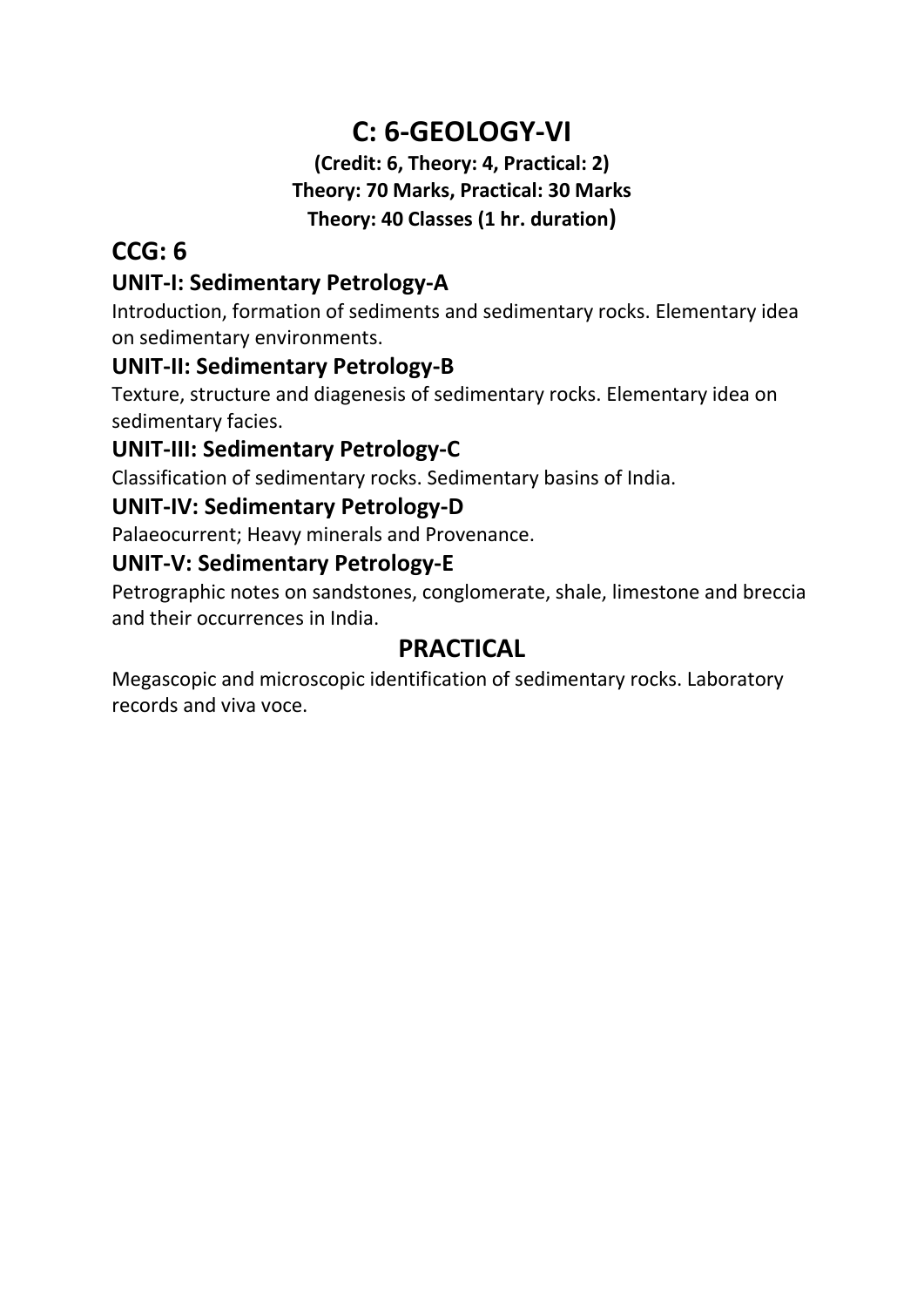## **C: 7-GEOLOGY-VII**

#### **(Credit: 6, Theory: 4, Practical: 2) Theory: 70 Marks, Practical: 30 Marks Theory: 40 Classes (1hr duration)**

#### **CCG: 7**

#### **UNIT-I: Metamorphic Petrology-A**

Introduction, agents and types of metamorphism; ACF and AKF diagrams.

#### **UNIT-II: Metamorphic Petrology-B**

Texture and structure of metamorphic rocks.

#### **UNIT-III: Metamorphic Petrology-C**

Classification of metamorphic rocks; Metamorphic differentiation.

#### **UNIT-IV: Metamorphic Petrology-D**

Zone and grade and facies of metamorphism. Metasomatism.

#### **UNIT-V: Metamorphic Petrology-E**

Petrographic notes on important rock types like schists, gneisses, marble, quartzite, slate, phyllites, khondalite and charnockite and their occurrences in India.

#### **PRACTICAL**

Megascopic and microscopic identification of metamorphic rocks. Laboratory records and viva voce.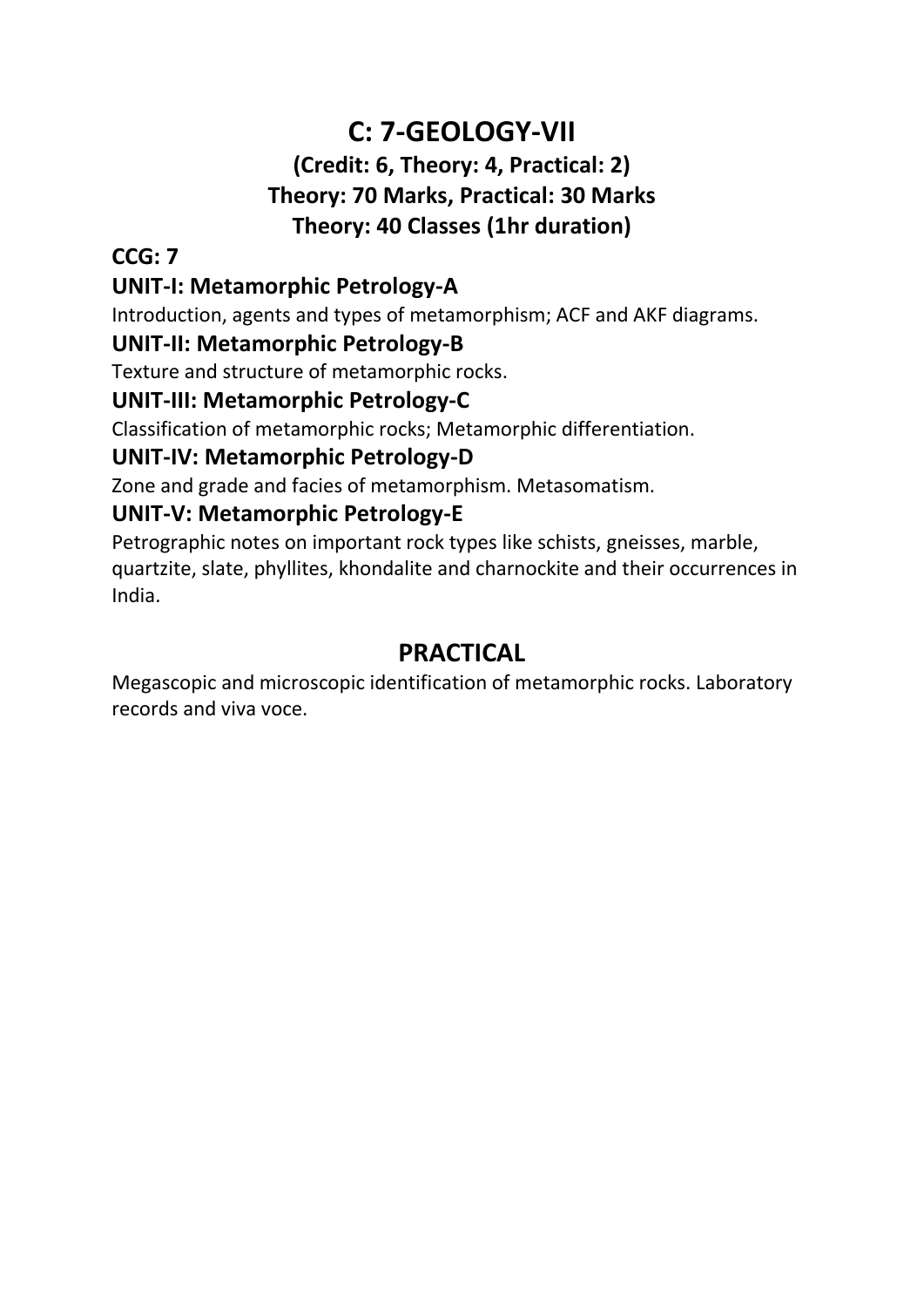## *SEMESTER-IV*

## **C: 8-GEOLOGY-VIII**

**(Credit: 6, Theory: 4, Practical: 2) Theory: 70 Marks, Practical: 30 Marks Theory: 40 Classes (1hr duration)** 

## **CCG: 8**

#### **UNIT-I: Palaeontology-A**

Fossil-definition and conditions of fossilization; Mode of preservation and geological significance of fossils.

#### **UNIT-II: Palaeontology-B**

Morphology, evolution and geological history of Trilobite, Brachiopoda, Pelecypada, Cephalopoda and Gastropoda.

#### **UNIT-III: Palaeontology-C**

Morphology, evolution and geological history of Echinoidea, Coral and graptolite. Index and Zonal guide fossils. Brief ideas on evolution of horse and man.

#### **UNIT-V: Palaeobotany**

Scope of paleobotany, taxonomy of plants, Gondwana flora and their significance.

#### **UNIT-V: Palynology**

Introduction; Separation of spores and pollens and mounting for study. Utility of palynological studies in different fields.

#### **PRACTICAL**

Identification of important invertebrate and plant fossils; Drawing and labeling of fossils; Arrangement of fossils in chronological order; Laboratory records and viva voce.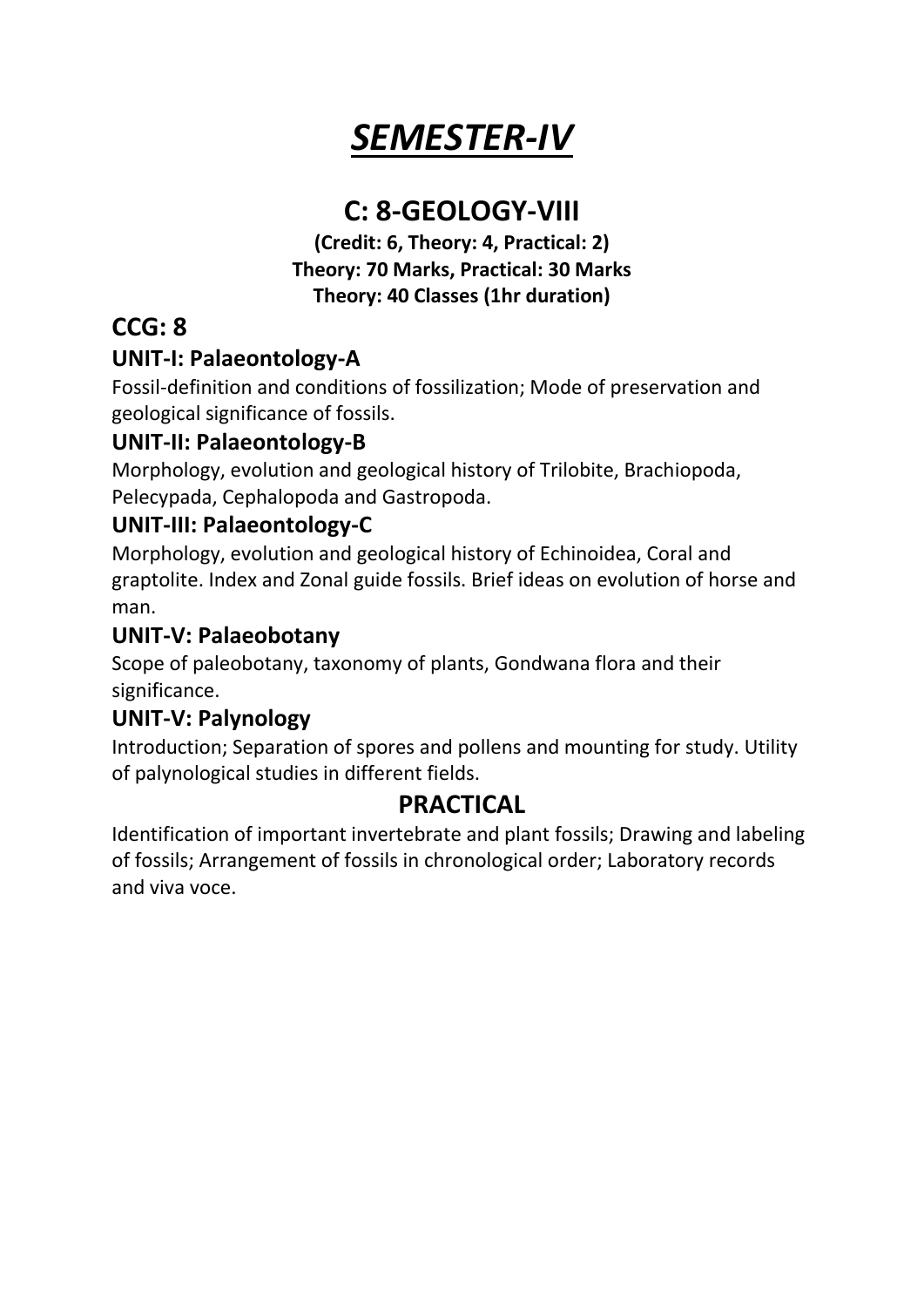## **C: 9-GEOLOGY-IX**

#### **(Credit: 6, Theory: 4, Practical: 2) Theory: 70 Marks, Practical: 30 Marks Theory: 40 Classes (1hr duration)**

## **CCG: 9**

#### **UNIT-I: Stratigraphy-A**

Principle of Stratigraphy, Stratigraphic units; Stratigraphic correlation, Standard stratigraphic timescale and Indian equivalences; Geomorphic and tectonic divisions of India.

#### **UNIT-II: Stratigraphy-B**

Precambrian stratigraphy of Karnataka, Odisha, Jharkhand, Rajasthan, Madhya Pradesh and Maharashtra. Stratigraphy of Cuddapah and Vindyan basins.

#### **UNIT-III: Stratigraphy-C**

Gondwana rocks with special emphasis on fossils, climate and economic importance. Deccan traps and Tertiary of Assam.

#### **UNIT-IV: Stratigraphy-D**

Triassic of Spiti, Jurassic of Kutch and Cretaceous of Trichinopoly. Siwalik rocks.

#### **UNIT-5: Paleogeography**

Elements of paleogeography; Paleogeography of Indian subcontinent during Permo-Carboniferous, Triassic, Jurassic and Cretaceous periods.

## **PRACTICAL**

Drawing of stratigraphic units in outline map of India and Odisha; Identification and interpretation of stratigraphic assemblages; Drawing of paleogeographic maps as mentioned in theory; Laboratory records and viva voce.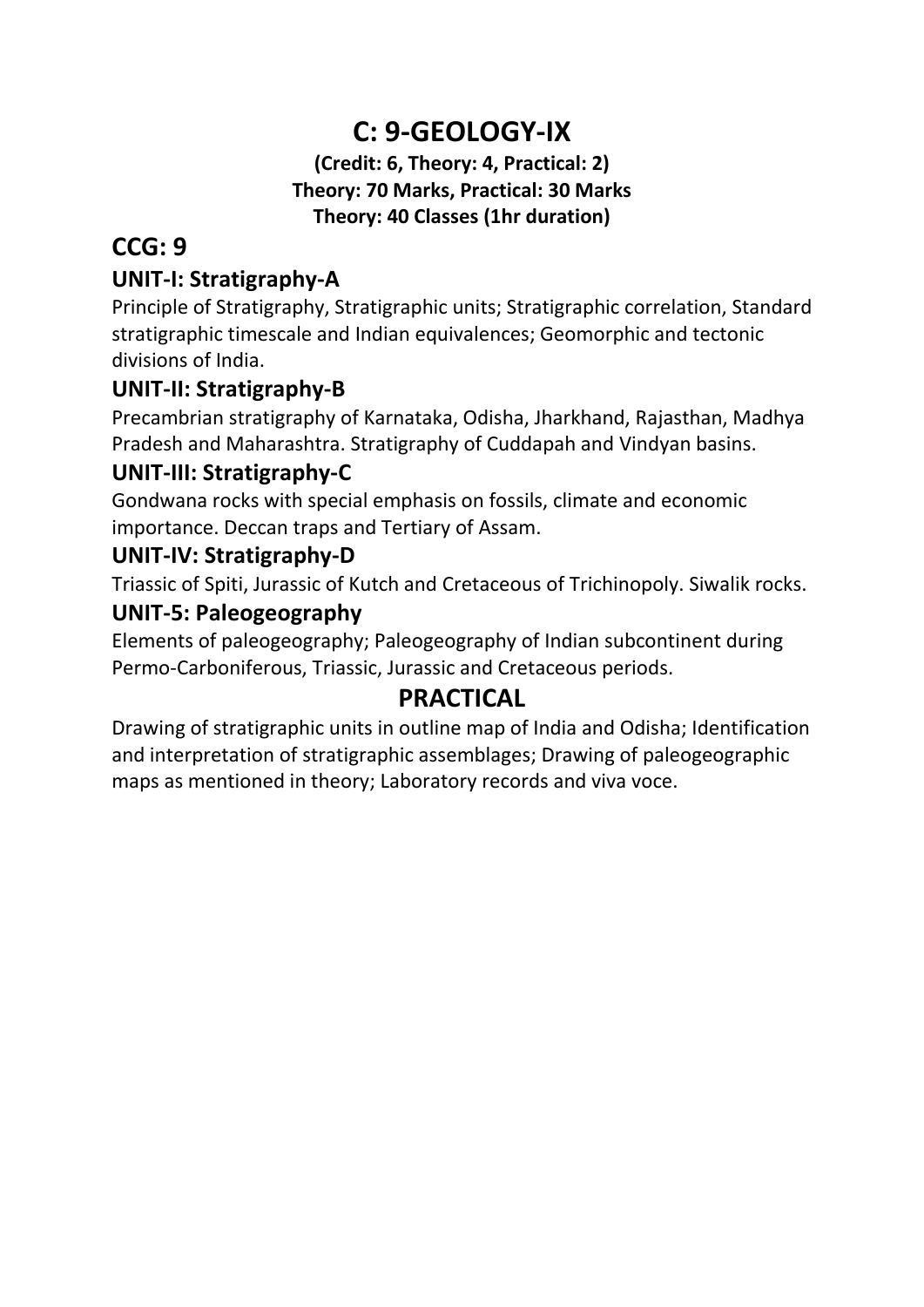## **C: 10-GEOLOGY-X**

#### **(Credit: 6, Theory: 4, Practical: 2) Theory: 70 Marks, Practical: 30 Marks Theory: 40 Classes (1hr duration)**

## **CCG: 10**

#### **UNIT-I: Structural geology-A**

Introduction, Attitude of beds; Vs rule; Deformation, concept of stress and strain; Outlier, Inlier, Nappe, Klippe and Window.

#### **UNIT-II: Structural geology-B**

Fold - geometry, classification, recognition in field and map, causes of folding. Top and bottom criteria of deformed strata.

#### **UNIT-III: Structural geology-C**

Fault- classification, mechanism, significance, recognition in the field and map, general effects offaulting. Joints - geometry, classification and significance.

#### **UNIT-IV: Structural geology-D**

Unconformity - types, significance, recognition in the field and map, difference between fault and unconformity.

#### **UNIT-V: Structural geology-E**

Foliation - types and relation with major structures, Lineation -Types and relation with major structures; Salt domes and diapirs.

## **PRACTICAL**

Interpretation of structure, stratigraphy and geologic history from maps; Drawing of sections; Completion of outcrops; Three point problems; Thickness and depth problems; Laboratory records and viva voce.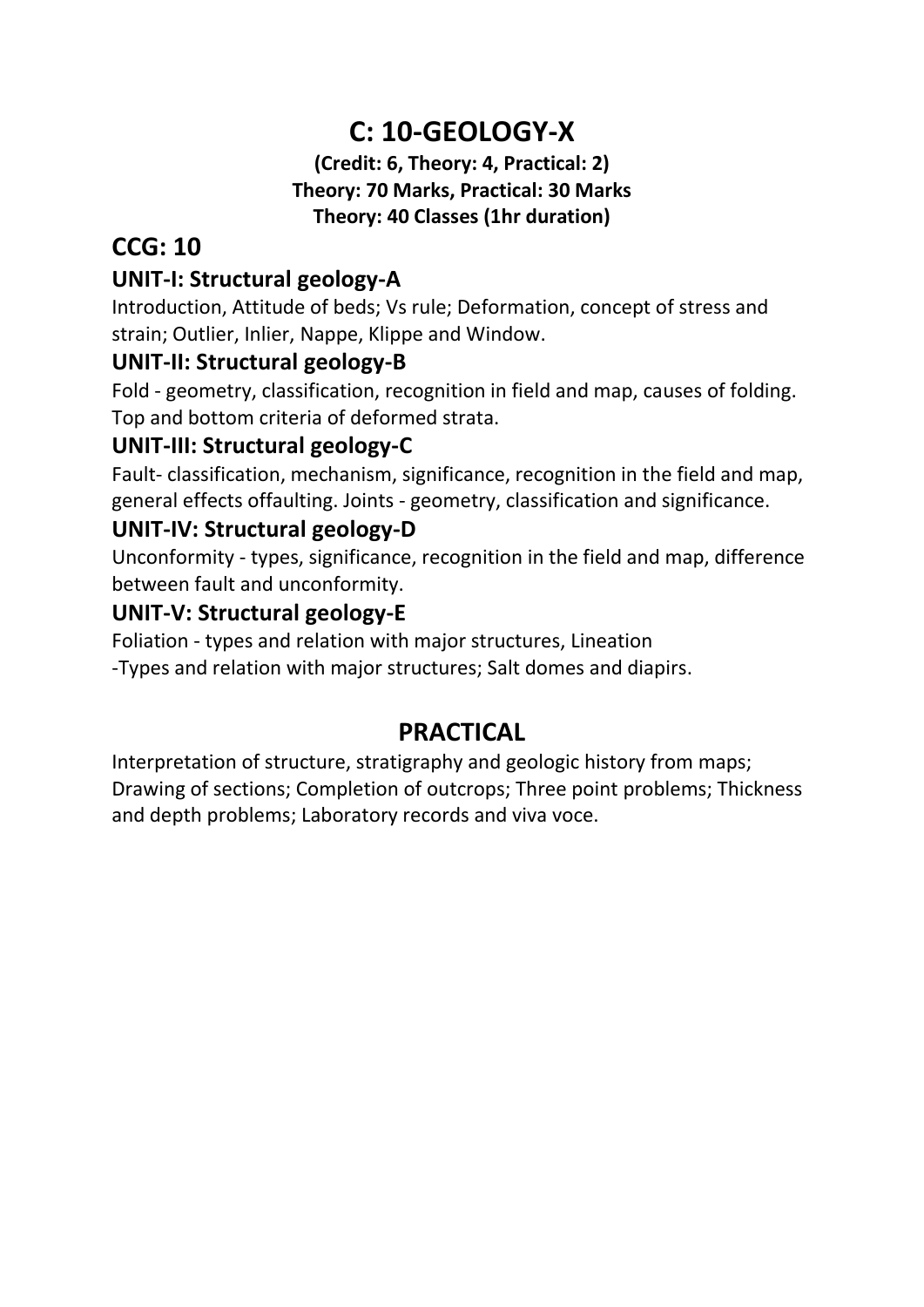

## **C: 11-GEOLOGY-XI**

**(Credit: 6, Theory: 4, Practical: 2) Theory: 70 Marks, Practical: 30 Marks Theory: 40 Classes (1hr duration)**

### **CCG: 11**

#### **UNIT-I: Ore Genesis-A**

Process of formation of ore bodies: Magmatic concentration, Hydrothermal processes, Wall rock alternation and Paragenesis, Zoning.

#### **UNIT-II: Ore Genesis-B**

Process of formation of ore bodies: Residual and mechanical concentration, Oxidation and Supergene enrichment.

#### **UNIT-III: Ore Genesis-C**

Process of formation of ore bodies: Sedimentation, Evaporation, Metamorphism.

#### **UNIT-IV: Energy Resources**

Origin, occurrence, distribution and uses of coal and petroleum; Atomic minerals.

#### **UNIT-V: Mineral Economics**

Strategic, essential and critical minerals. Sustainable developments of minerals; Conservation of mineral resources.

#### **PRACTICAL**

Megascopic study of strategic, critical and essential minerals. Laboratory records and viva voce.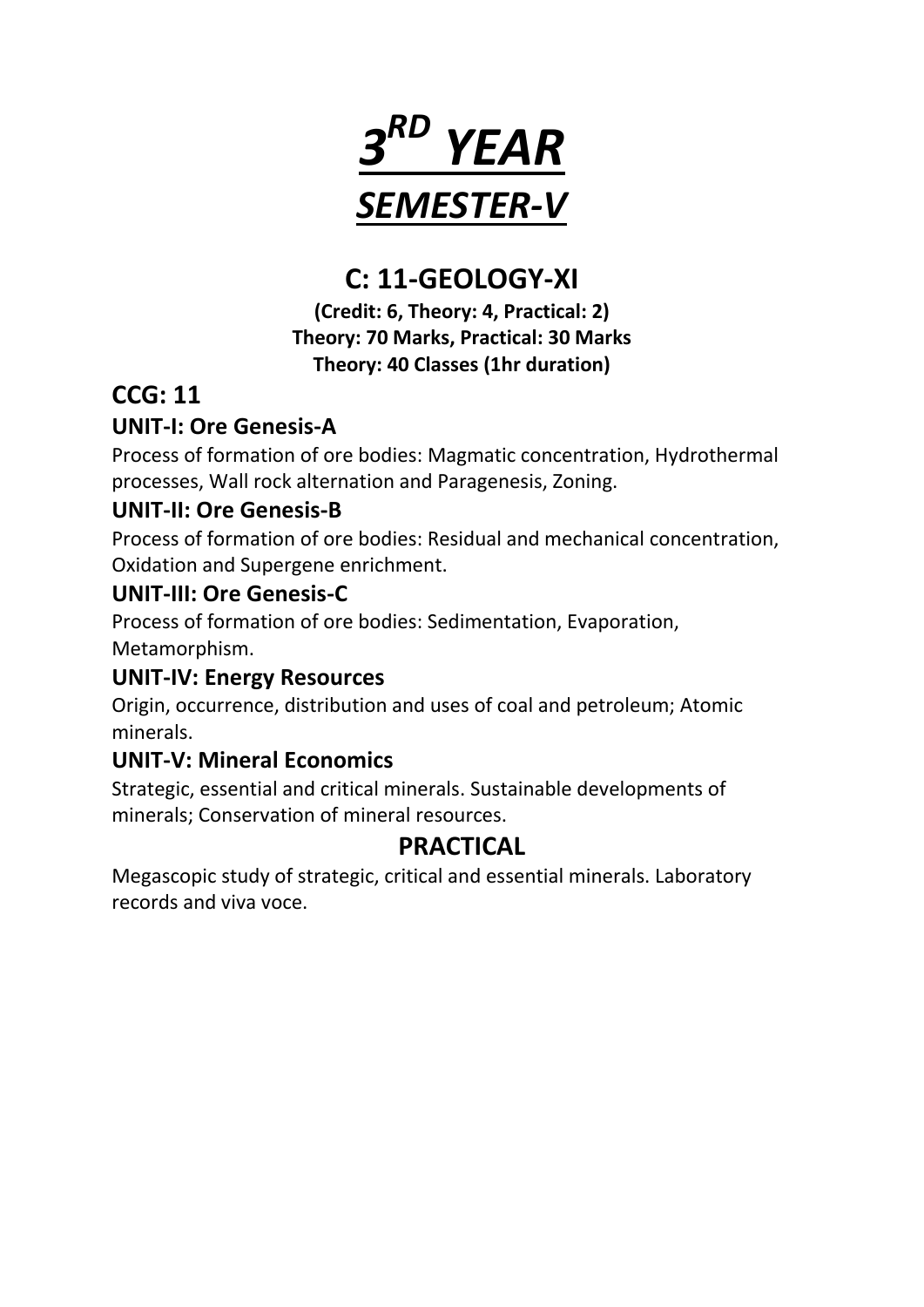## **C: 12-GEOLOGY-XII**

#### **(Credit: 6, Theory: 4, Practical: 2) Theory: 70 Marks, Practical: 30 Marks Theory: 40 Classes (1hr duration)**

## **CCG: 12**

#### **UNIT-I: Mineral Resources-A**

Mineralogy, mode of occurrence, origin, Indian distribution and uses of ores of Fe and Mn. Important ore deposits of India.

#### **UNIT-II: Mineral Resources-B**

Mineralogy, mode of occurrence, origin, Indian distribution and uses of ores of Cr and Al. Important ore deposits of India.

#### **UNIT-III: Mineral Resources-C**

Mineralogy, mode of occurrence, origin, Indian distribution and uses of ores of Cu, Pb and Zn. Important ore deposits of India.

#### **UNIT-IV: Mineral Resources-D**

Mineralogy, mode of occurrence, origin, Indian distribution and uses of Mica, Asbestos, Kyanite, Sillimanite, Graphite and Magnesite.

#### **UNIT-V: Mineral Resources-E**

Controls of ore localization, Classification of mineral deposits; Metallogenic epochs and provinces; Ore districts.

#### **PRACTICAL**

Megascopic identification and uses of important metallic and non-metallic minerals; Laboratory records and viva voce.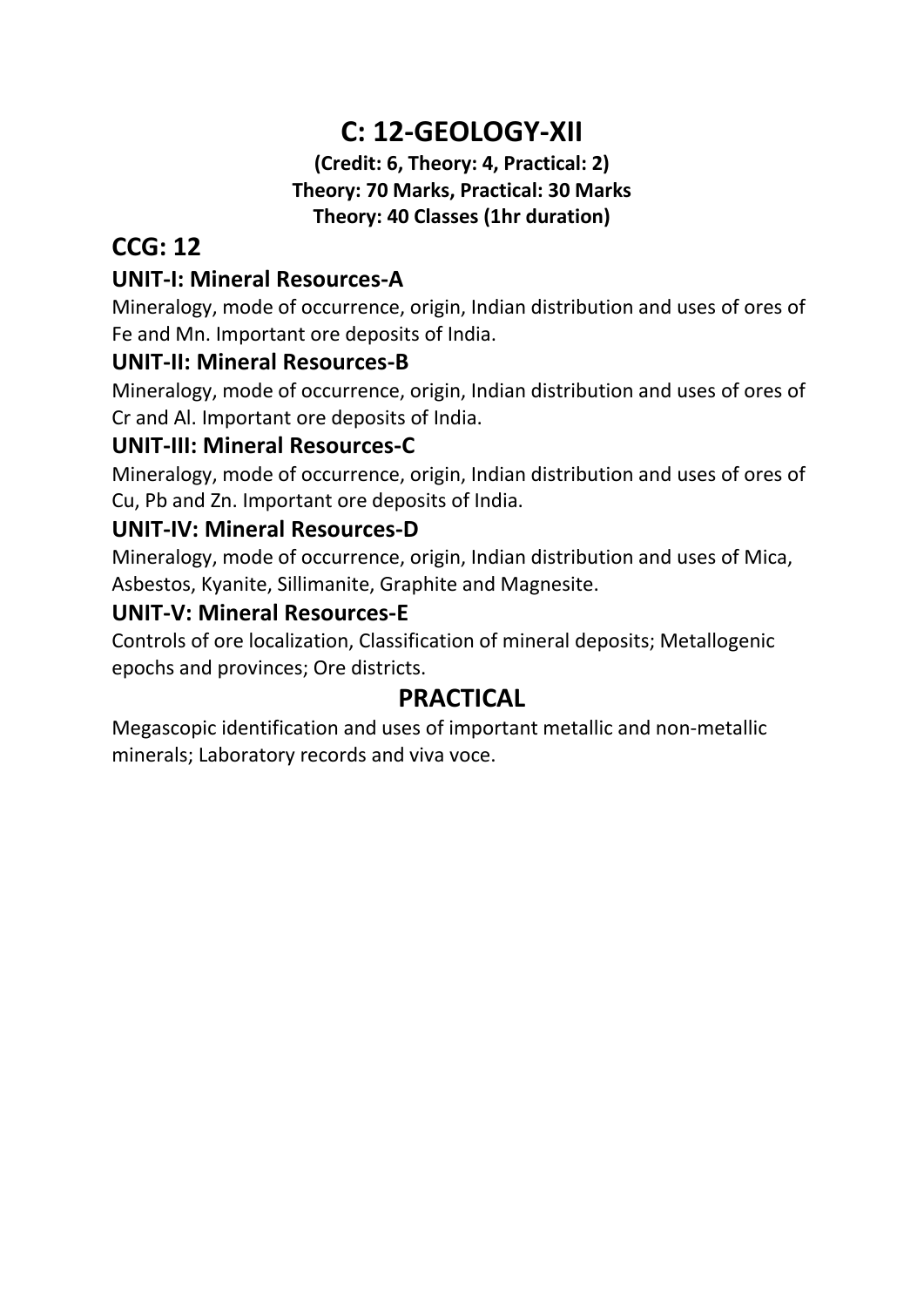## *SEMESTER-VI*

## **C: 13-GEOLOGY-XIII**

**(Credit: 6, Theory: 4, Practical: 2) Theory: 70 Marks, Practical: 30 Marks Theory: 40 Classes (1hr duration)** 

## **CCG: 13**

#### **UNIT-I: Groundwater-A**

Hydrological cycle, vertical zonation of ground water, Properties of water bearing formations -porosity, permeability, specific yield, specific retention, storativity. Aquifer types- Confined and unconfined aquifers, aquitard, aquiclude, aquifuse. Darcys law.

#### **UNIT-II: Groundwater-B**

Ground Water exploration - types of wells, groundwater provinces of India and Odisha. Sea-waterintrusion, Quality of ground water and its use in domestic, agriculture and industries; Ground waterpollution.

#### **UNIT-III: Engineering Geology-A**

Introduction, engineering properties of rocks and soils, Geological considerations of Dam and reservoir site selection.

#### **UNIT-IV: Engineering Geology-B**

Geological considerations of tunnel alignment, bridge site selection. Earthquake resistant structures, Soil - classification, erosion and conservation.

#### **UNIT-V: Exploration Geology**

Geological, Geophysical and Geochemical exploration methods.

#### **PRACTICAL**

Problems related to groundwater and engineering properties of rocks. Laboratory records and viva voce.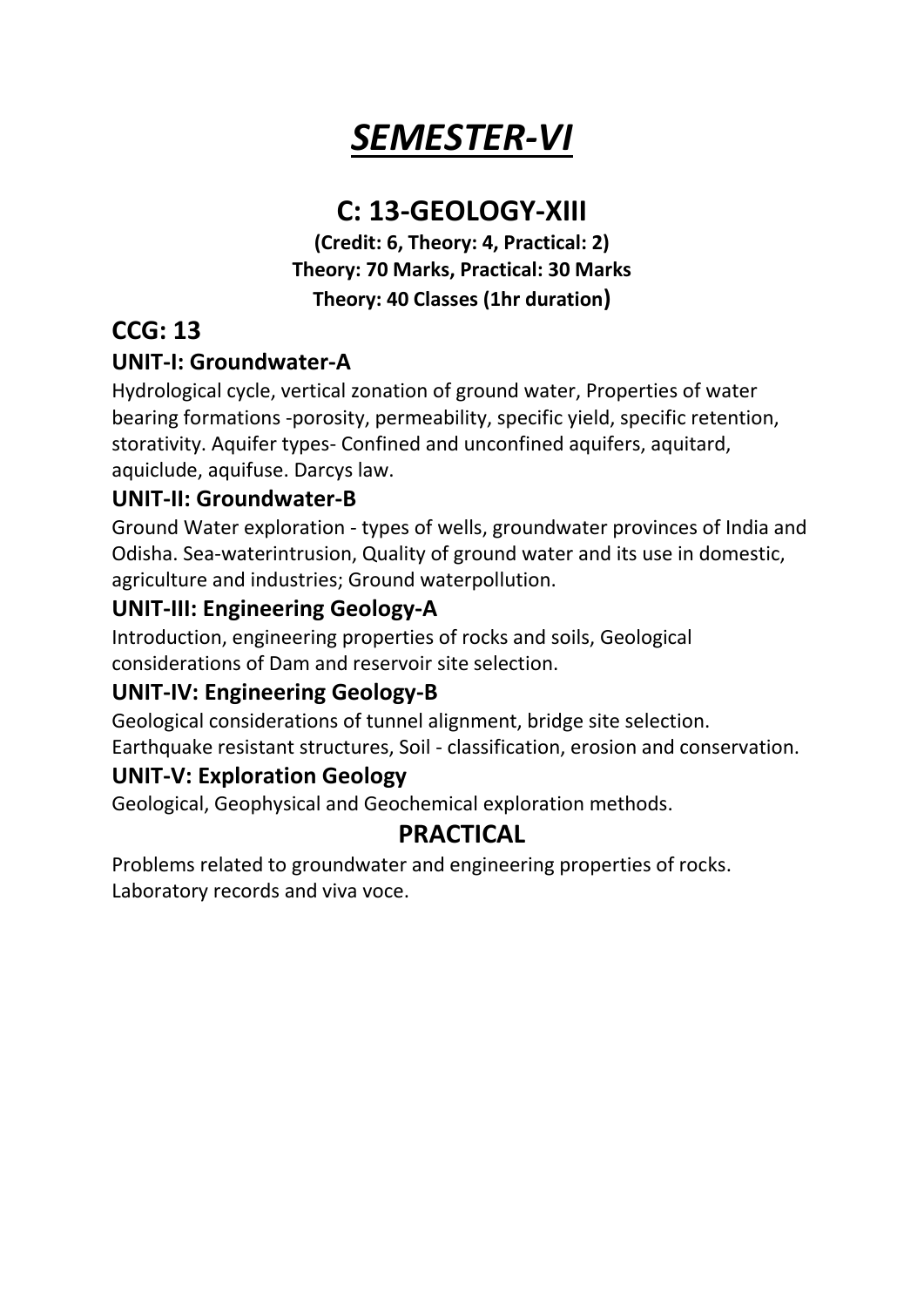## **C: 14-GEOLOGY-XIV**

#### **(Credit: 6, Theory: 4, Practical: 2) Theory: 70 Marks, Practical: 30 Marks Theory: 40 Classes (1hr duration)**

#### **CCG: 14**

#### **UNIT-I: Mining**

Terminology in mining, Open-cast and underground mining methods, Drilling, Surveying.

#### **UNIT-II: Disaster Management**

Natural disasters and their management Earthquake, Landslide, Flood, Tsunami and Cyclone.

#### **UNIT-III: Environmental Geology-A**

Renewable and non-renewable resources; Conservation of mineral resources; Impact of mining on environment; Fundamentals of environmental impact assessment.

#### **UNIT-IV: Environmental Geology-B**

Management of solid wastes including mining wastes; Fly ash, Radioactive wastes; Environmental protection- Legislative measures in India; Fluorosis problems and arsenic poisoning in India Causes and remedial measures.

#### **UNIT-V: Resource Evaluation**

Sampling; Assaying; Ore-reserve estimation

#### **PRACTICAL**

Borehole problems, ore reserve estimation. Laboratory records and viva voce.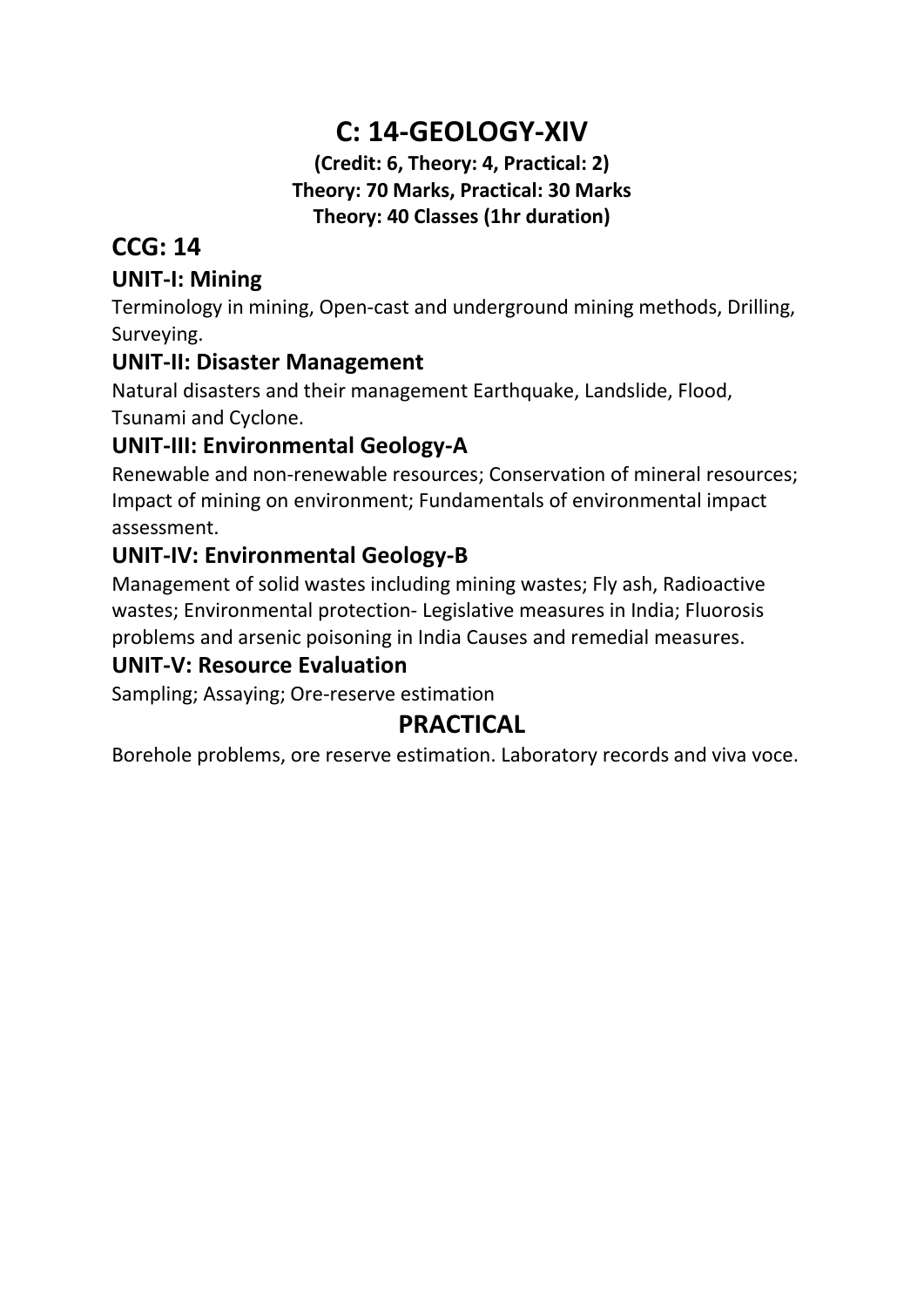## **GENERIC ELECTIVE PAPERS (GE)**

#### **(Minor-Geology) for other Departments/Disciplines (Credits: 06 each)**

## *SEMESTER-I*

## **GENERAL GEOLOGY MINERALOGY**

## **GE: 1**

**(Credits: 06, Theory: 04, Practical: 02) Max. Marks: 100 (Theory: 70, Practical: 30)** 

#### **UNIT-I: General geology**

Scope and subdivisions of Geology; Origin, age and interior of the Earth; Earthquake and volcanoes.

#### **UNIT-II: Geomorphology**

Weathering and erosion; Geological work of river, wind, glacier and underground water.

#### **UNIT-III: Crystallography**

Crystalline and non-crystalline substances; Symmetry elements, parameters and indices; Classificaion of crystals into six systems. Symmetry elements and forms of normal classes of isometric, tetragonal and orthorhombic systems.

#### **UNIT-IV: Mineralogy**

Minerals: definition and classification; Study of physical and chemical characters of rock forming minerals like quartz, feldspar, hypersthene, diopside, augite, hornblende, muscovite, biotite, garnet, olivine, sillimanite, kyanite, tourmaline, topaz, epidote, calcite, apatite, uorite, talc, gypsum and corundum.

#### **UNIT-V: Optical Mineralogy**

Nature of light rays; Polarization, Double refraction, Isotropism, Anisotropism, Nicol prism, Petroligical microscope; Behaviour of light in thin section; Birefringence; pleochroism, extinction angle and interference colours.

## **PRACTICAL**

Identification of crystal models with respect to axis, symmetry and forms; Megascopic and micro-scopic identification of minerals mentioned in theory. Laboratory record and viva voce.